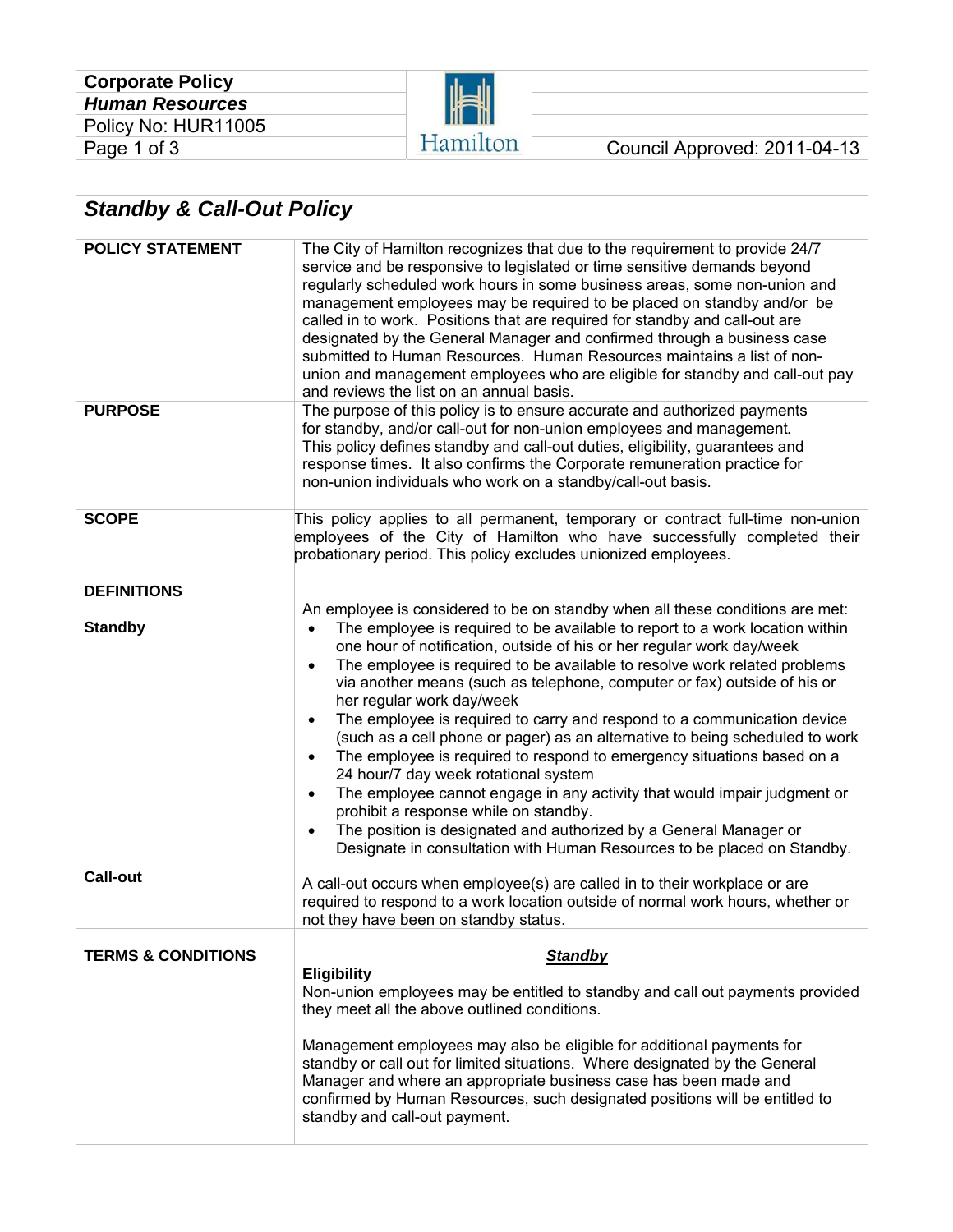| <b>Corporate Policy</b> |                                                                                                                                                                                                                                                                                                                                                                                                                                |                                                              |                                                                                                                                                                                                                                                                                                           |  |  |
|-------------------------|--------------------------------------------------------------------------------------------------------------------------------------------------------------------------------------------------------------------------------------------------------------------------------------------------------------------------------------------------------------------------------------------------------------------------------|--------------------------------------------------------------|-----------------------------------------------------------------------------------------------------------------------------------------------------------------------------------------------------------------------------------------------------------------------------------------------------------|--|--|
| <b>Human Resources</b>  |                                                                                                                                                                                                                                                                                                                                                                                                                                |                                                              |                                                                                                                                                                                                                                                                                                           |  |  |
| Policy No: HUR11005     |                                                                                                                                                                                                                                                                                                                                                                                                                                |                                                              |                                                                                                                                                                                                                                                                                                           |  |  |
| Page 2 of 3             |                                                                                                                                                                                                                                                                                                                                                                                                                                | Hamilton                                                     | Council Approved: 2011-04-13                                                                                                                                                                                                                                                                              |  |  |
|                         | <b>Standby Pay</b>                                                                                                                                                                                                                                                                                                                                                                                                             | terms and conditions outlined in this policy.                | Only the General Manager can assign and authorize standby. Employees on<br>standby must adhere to all organizational policies and procedures, including the                                                                                                                                               |  |  |
|                         |                                                                                                                                                                                                                                                                                                                                                                                                                                |                                                              |                                                                                                                                                                                                                                                                                                           |  |  |
|                         | Non-union employees who are designated to be on standby duty shall be<br>paid:<br>One (1) hour, either banked or paid, per weekday of standby service;<br>$\bullet$<br>Two (2) hours either banked or paid, per weekend day of standby service;<br>$\bullet$<br>Two (2) hours either banked or paid, per statutory holiday of standby service.<br>$\bullet$                                                                    |                                                              |                                                                                                                                                                                                                                                                                                           |  |  |
|                         | Manager level and above who are designated to be on standby will be<br>considered on a case by case basis through consultation between the General<br>Manager and Executive Director of Human Resources.<br>If contact cannot be made with the non-union or management employee who is<br>on standby status or if that employee fails to perform the work required, that non-<br>union employee is ineligible for standby pay. |                                                              |                                                                                                                                                                                                                                                                                                           |  |  |
|                         |                                                                                                                                                                                                                                                                                                                                                                                                                                |                                                              |                                                                                                                                                                                                                                                                                                           |  |  |
|                         |                                                                                                                                                                                                                                                                                                                                                                                                                                |                                                              | Call-out                                                                                                                                                                                                                                                                                                  |  |  |
|                         | attendance at a work location.                                                                                                                                                                                                                                                                                                                                                                                                 |                                                              | A non-union employee is considered to be on a call-out when the employee is<br>required to respond to a substantial work-related request outside of their regular<br>work day, including work-related requests which do not require the employee's                                                        |  |  |
|                         | If an employee is called to do work and the work-related request or problem is<br>resolved from home, the employee does not receive a call-out payment unless<br>the time required is greater than $\frac{1}{2}$ hour.<br><b>Call-out Pay (Designated positions)</b>                                                                                                                                                           |                                                              |                                                                                                                                                                                                                                                                                                           |  |  |
|                         |                                                                                                                                                                                                                                                                                                                                                                                                                                |                                                              |                                                                                                                                                                                                                                                                                                           |  |  |
|                         | $\bullet$<br>$\bullet$<br>$\bullet$                                                                                                                                                                                                                                                                                                                                                                                            | Non-union employees shall be paid:<br>Monday through Sunday. | Straight time for all hours worked above the job's regular hours per day or<br>per week up to 44 hours per week from Monday through Sunday.<br>Time and one-half for all hours worked in excess of 44 hours per week from<br>Time and one-half for all hours worked on a statutory or designated holiday. |  |  |
|                         | Management employees shall be paid:                                                                                                                                                                                                                                                                                                                                                                                            |                                                              |                                                                                                                                                                                                                                                                                                           |  |  |
|                         | $\bullet$<br>from standby.                                                                                                                                                                                                                                                                                                                                                                                                     |                                                              | Straight hourly rate for all hours worked as a result of being called into work                                                                                                                                                                                                                           |  |  |
|                         | appropriate work location.                                                                                                                                                                                                                                                                                                                                                                                                     |                                                              | Time for call out payments includes time spent traveling to and from the                                                                                                                                                                                                                                  |  |  |
|                         | <b>Call out Guarantee</b>                                                                                                                                                                                                                                                                                                                                                                                                      |                                                              | When an employee is required to report to a work location to resolve the request<br>or problem the City guarantees a one-hour minimum call-out payment.                                                                                                                                                   |  |  |
|                         |                                                                                                                                                                                                                                                                                                                                                                                                                                |                                                              |                                                                                                                                                                                                                                                                                                           |  |  |